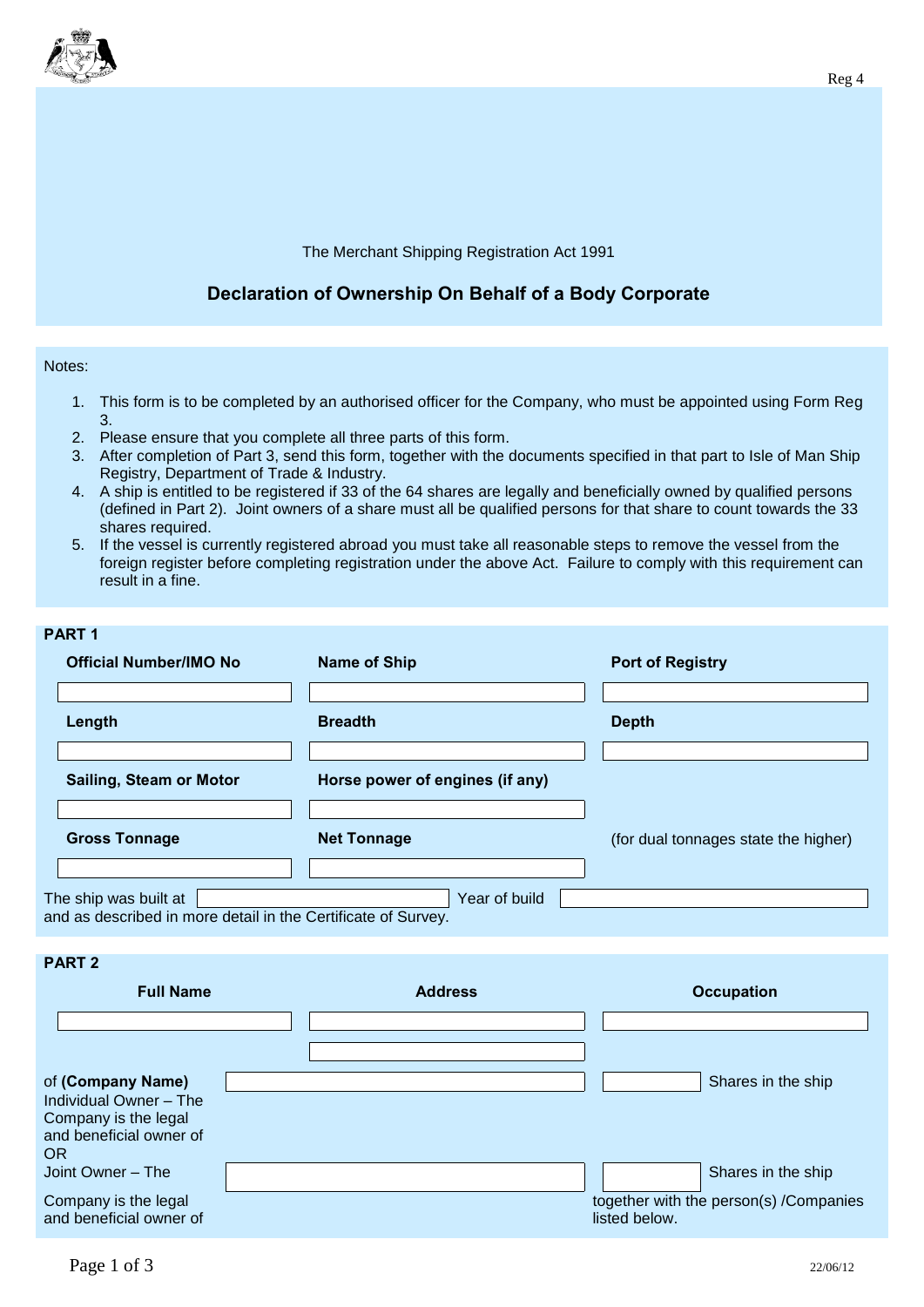

| <b>Full Name(s)</b>                                                                                                                                                                                                                                                                                                                                                                                                                                                                                                                                                                                                                                                                                                                                                                                                                                                                                                                                    | Address(es) |                                                                          |                                                                                                                                                                                                                                                                                                                                                                                                                                                                                                                                                                                                                                                                                                                                                                                             |  |  |  |
|--------------------------------------------------------------------------------------------------------------------------------------------------------------------------------------------------------------------------------------------------------------------------------------------------------------------------------------------------------------------------------------------------------------------------------------------------------------------------------------------------------------------------------------------------------------------------------------------------------------------------------------------------------------------------------------------------------------------------------------------------------------------------------------------------------------------------------------------------------------------------------------------------------------------------------------------------------|-------------|--------------------------------------------------------------------------|---------------------------------------------------------------------------------------------------------------------------------------------------------------------------------------------------------------------------------------------------------------------------------------------------------------------------------------------------------------------------------------------------------------------------------------------------------------------------------------------------------------------------------------------------------------------------------------------------------------------------------------------------------------------------------------------------------------------------------------------------------------------------------------------|--|--|--|
|                                                                                                                                                                                                                                                                                                                                                                                                                                                                                                                                                                                                                                                                                                                                                                                                                                                                                                                                                        |             |                                                                          |                                                                                                                                                                                                                                                                                                                                                                                                                                                                                                                                                                                                                                                                                                                                                                                             |  |  |  |
|                                                                                                                                                                                                                                                                                                                                                                                                                                                                                                                                                                                                                                                                                                                                                                                                                                                                                                                                                        |             |                                                                          |                                                                                                                                                                                                                                                                                                                                                                                                                                                                                                                                                                                                                                                                                                                                                                                             |  |  |  |
|                                                                                                                                                                                                                                                                                                                                                                                                                                                                                                                                                                                                                                                                                                                                                                                                                                                                                                                                                        |             |                                                                          | (Each joint owner must complete a separate Form REG 4)                                                                                                                                                                                                                                                                                                                                                                                                                                                                                                                                                                                                                                                                                                                                      |  |  |  |
|                                                                                                                                                                                                                                                                                                                                                                                                                                                                                                                                                                                                                                                                                                                                                                                                                                                                                                                                                        |             |                                                                          |                                                                                                                                                                                                                                                                                                                                                                                                                                                                                                                                                                                                                                                                                                                                                                                             |  |  |  |
| Is the Company a qualified person? (see below)                                                                                                                                                                                                                                                                                                                                                                                                                                                                                                                                                                                                                                                                                                                                                                                                                                                                                                         |             |                                                                          |                                                                                                                                                                                                                                                                                                                                                                                                                                                                                                                                                                                                                                                                                                                                                                                             |  |  |  |
| If NO, what is the country of incorporation and principal place of<br>business?                                                                                                                                                                                                                                                                                                                                                                                                                                                                                                                                                                                                                                                                                                                                                                                                                                                                        |             |                                                                          |                                                                                                                                                                                                                                                                                                                                                                                                                                                                                                                                                                                                                                                                                                                                                                                             |  |  |  |
| Is the vessel under 24 metres (78.7 feet)?                                                                                                                                                                                                                                                                                                                                                                                                                                                                                                                                                                                                                                                                                                                                                                                                                                                                                                             |             |                                                                          |                                                                                                                                                                                                                                                                                                                                                                                                                                                                                                                                                                                                                                                                                                                                                                                             |  |  |  |
| If the vessel is over 24 metres and the owning company not an<br>Isle of Man resident, you must appoint a representative person<br>(RAN 15)                                                                                                                                                                                                                                                                                                                                                                                                                                                                                                                                                                                                                                                                                                                                                                                                            |             |                                                                          |                                                                                                                                                                                                                                                                                                                                                                                                                                                                                                                                                                                                                                                                                                                                                                                             |  |  |  |
| Specify details (name and address)                                                                                                                                                                                                                                                                                                                                                                                                                                                                                                                                                                                                                                                                                                                                                                                                                                                                                                                     |             |                                                                          |                                                                                                                                                                                                                                                                                                                                                                                                                                                                                                                                                                                                                                                                                                                                                                                             |  |  |  |
|                                                                                                                                                                                                                                                                                                                                                                                                                                                                                                                                                                                                                                                                                                                                                                                                                                                                                                                                                        |             |                                                                          |                                                                                                                                                                                                                                                                                                                                                                                                                                                                                                                                                                                                                                                                                                                                                                                             |  |  |  |
| A qualified person is a citizen/subject/body<br>corporate as defined in the categories below:<br>A A British citizen;<br>B A British Dependent Territory citizen;<br>C A British Overseas citizen;<br>D A British citizen under the 1981 Act;<br>E A British National overseas:<br>F A citizen of the Republic of Ireland;<br>G A citizen of the EU or EEA<br>H Bodies corporate incorporated in the Isle<br>of Man or in any relevant country and<br>having their principal place of business<br>in the Isle of Man or any other relevant<br>country.<br>In addition: Prescribed relevant countries<br>(see RAN 02 no.3)<br>The relevant country is Anguilla, Bermuda, Cayman<br>Islands, Channel Islands, Falkland Islands and<br>Dependencies, Gibraltar, united Kingdom, Montserrat,<br>Pitcairn Islands, St Helena and Dependencies, Turks and<br>Caicos Islands, Virgin Islands, the Republic of Ireland, EU<br>Member States and EEA countries. |             | As defined<br>Act<br>Within the<br><b>British</b><br>Nationality<br>1981 | Joint owners must appoint the same<br>Representative Person.<br>A Representative Person can be an individual<br>resident in the Isle of man or a body corporate<br>incorporated in the island and having its principal<br>place of business there.<br>The Department must be kept informed of all<br>changes of Representative Person(s)including<br>changes in name, address and new<br>appointments.<br>An Isle of Man Resident in the case of an individual is a<br>person residing, that is living and sleeping, in the Isle of<br>Man for a significant part of the year. If a person is resident<br>in the Isle of Man for tax purposes, they will be regarded as<br>resident for the purposes of the Merchant Shipping<br>Registration Act 1991. An Isle of Man Resident in the case |  |  |  |
| of a body corporate is a company incorporated in, and<br>having its principal place of business in the Isle of Man.                                                                                                                                                                                                                                                                                                                                                                                                                                                                                                                                                                                                                                                                                                                                                                                                                                    |             |                                                                          |                                                                                                                                                                                                                                                                                                                                                                                                                                                                                                                                                                                                                                                                                                                                                                                             |  |  |  |
| Insert for example:<br>"An act of Parliament of the United Kingdom" (cite year in which<br>Act was passed, its chapter and title)<br><b>OR</b><br>"A charter granted by her Majesty and dated<br>"An Act of Ordinance of the legislation of  "(cite year<br>in which Act of Ordnance was passed, its chapter and title)                                                                                                                                                                                                                                                                                                                                                                                                                                                                                                                                                                                                                                |             |                                                                          |                                                                                                                                                                                                                                                                                                                                                                                                                                                                                                                                                                                                                                                                                                                                                                                             |  |  |  |
| <b>on</b>                                                                                                                                                                                                                                                                                                                                                                                                                                                                                                                                                                                                                                                                                                                                                                                                                                                                                                                                              |             |                                                                          | Insert date of incorporation of the Company                                                                                                                                                                                                                                                                                                                                                                                                                                                                                                                                                                                                                                                                                                                                                 |  |  |  |
| Page 2 of 3                                                                                                                                                                                                                                                                                                                                                                                                                                                                                                                                                                                                                                                                                                                                                                                                                                                                                                                                            |             |                                                                          | 22/06/12                                                                                                                                                                                                                                                                                                                                                                                                                                                                                                                                                                                                                                                                                                                                                                                    |  |  |  |